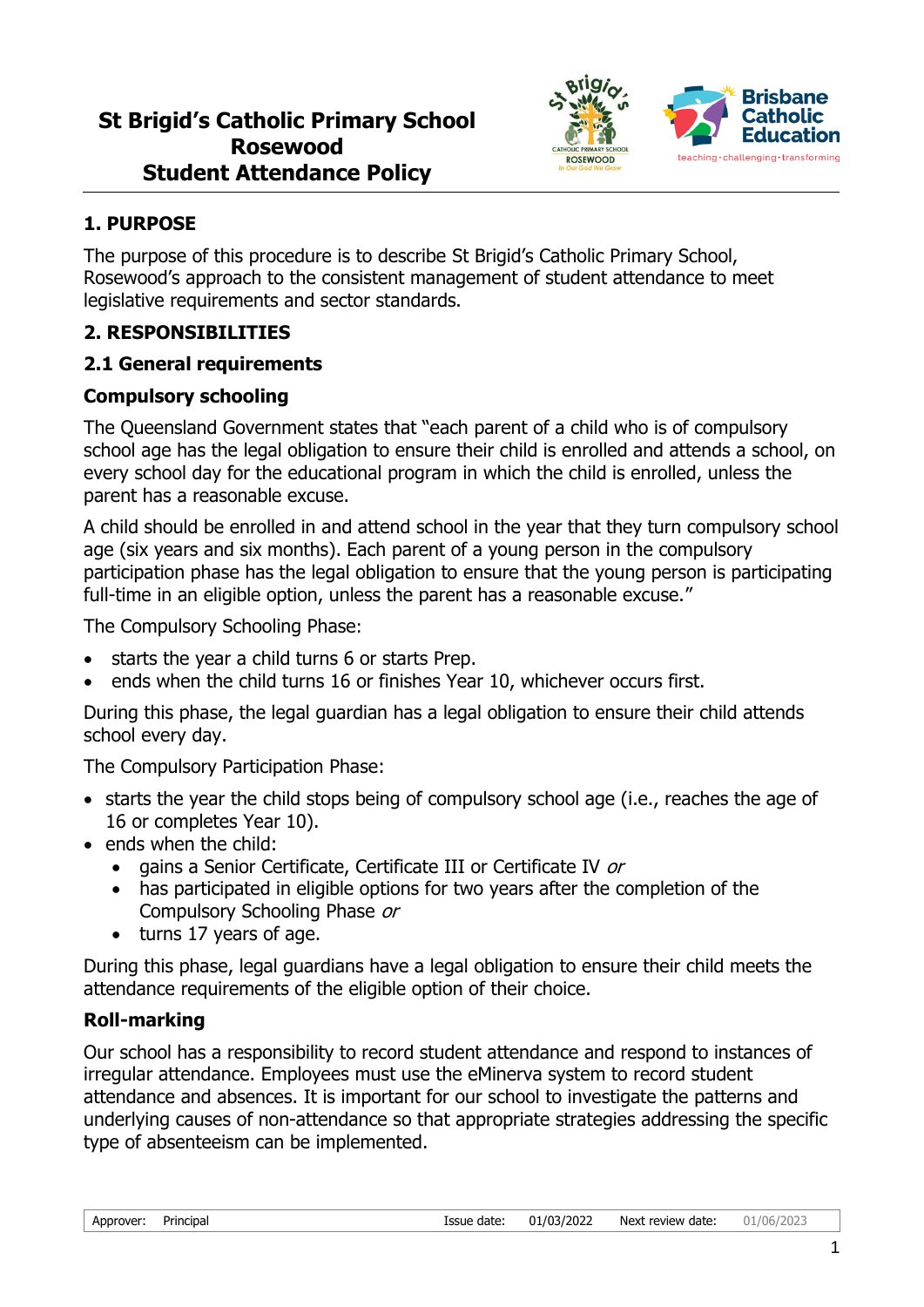

Our school, and by virtue of their employment, our teachers, are legally required to monitor and record attendance of students in their care on a daily basis, whether absent or present in class, on excursion or at a school-based activity.

#### **Student attendance level**

Students, legal guardians, and employees work together to ensure all students meet the school expectation of 90% or above attendance and zero unexplained absences.

90% attendance equates to 5 days absence per term and 10 days absence per semester.

#### **2.2 Roles and responsibilities**

| <b>Role</b>              | <b>Responsibilities</b>                                                |
|--------------------------|------------------------------------------------------------------------|
| Principal                | implement this procedure                                               |
|                          | manage student attendance in consultation with the school<br>$\bullet$ |
|                          | community                                                              |
|                          | engage with families to proactively promote high levels of             |
|                          | student attendance                                                     |
|                          | monitor non-attendance and re-engage students in                       |
|                          | partnership with parents/legal guardians                               |
|                          | ensure compliance of data entry in alignment with eMinerva             |
|                          | requirements                                                           |
|                          | ensure employees are made aware of BCE's Student                       |
|                          | Attendance policy and this procedure                                   |
|                          | ensure a link to this procedure is provided to relief staff            |
|                          | (i.e., published on school portal)                                     |
|                          | record and report attendance data in annual reviews                    |
|                          | ensure relief staff are entered into WSS timesheets in order           |
|                          | to gain access to eMinerva                                             |
|                          | ensure eMinerva training is part of the induction process for          |
|                          | new employees and annual training for existing employees.              |
| Employees with roll-     | ensure data is entered into eMinerva in an accurate and<br>$\bullet$   |
| marking responsibilities | timely manner, at least twice per day                                  |
|                          | for any student absent from school without explanation,<br>$\bullet$   |
|                          | report and follow up on the same day as the day of the                 |
|                          | absence to parents/legal guardians using ParentSMS                     |
|                          | follow up on eMinerva notifications of unexplained absences            |
|                          | inform Principal of unexplained or 3+ days of absence with             |
|                          | an explanation.                                                        |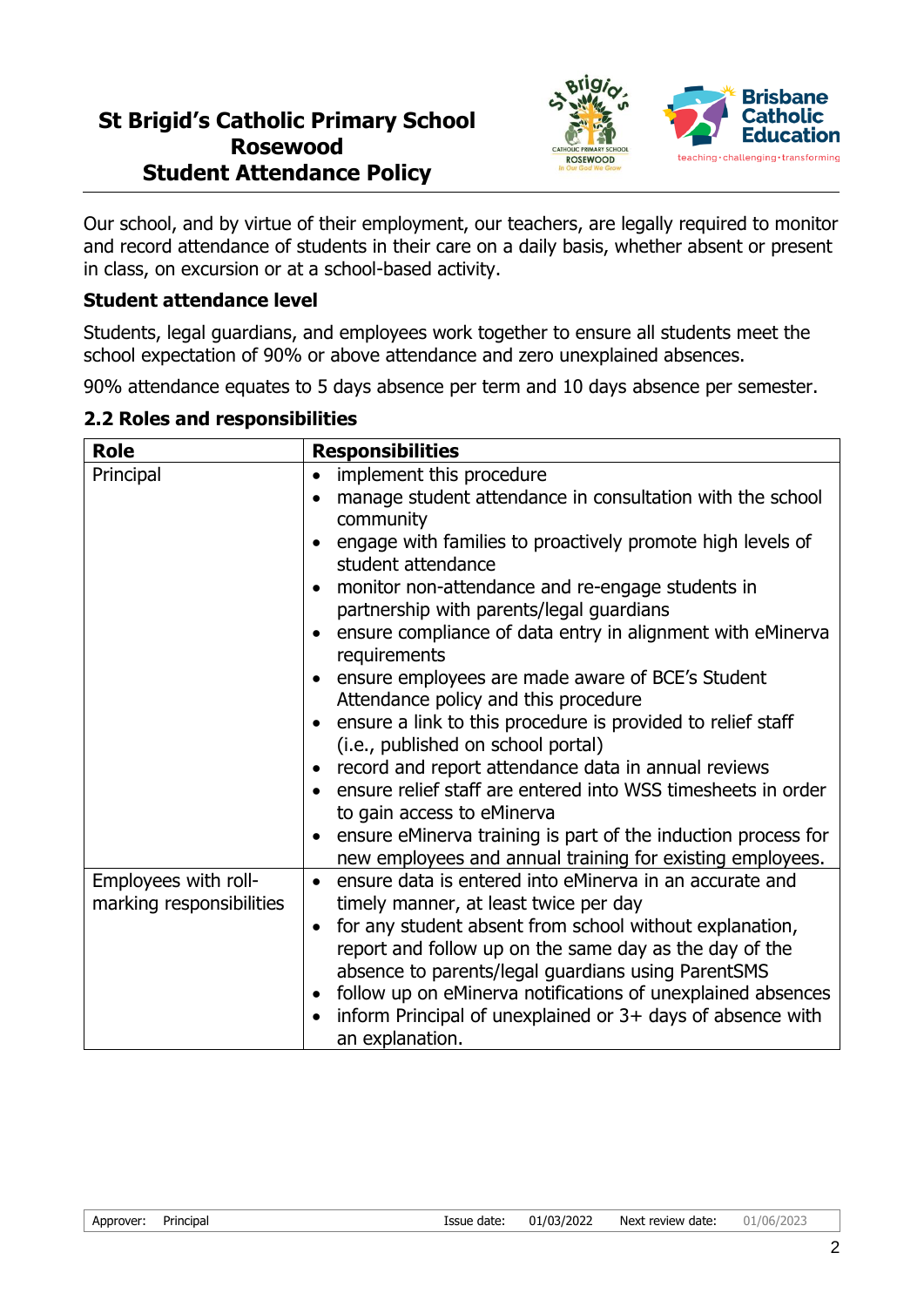

## **3. PROCEDURE**

| <b>Activity</b>                   | <b>Requirement</b>                                                                                                                                                                                                                                                                                                                                                                                                                                                                                                                                                                                                                                                                                                                                                                                                                                                    |
|-----------------------------------|-----------------------------------------------------------------------------------------------------------------------------------------------------------------------------------------------------------------------------------------------------------------------------------------------------------------------------------------------------------------------------------------------------------------------------------------------------------------------------------------------------------------------------------------------------------------------------------------------------------------------------------------------------------------------------------------------------------------------------------------------------------------------------------------------------------------------------------------------------------------------|
| <b>Attendance Marking</b>         | Attendance must be marked for all students each morning and<br>$\bullet$<br>afternoon by the class teachers<br>The School Administration Officer must check this has been<br>done for classes at 9.15am and 2.15 pm daily<br>A phone call must be made to the teacher if the class roll is<br>not marked on time<br>The APRE must be advised of unmarked and incorrectly<br>marked rolls<br>Incorrectly marked rolls must be corrected by the teacher<br>$\bullet$<br>responsible for the class.                                                                                                                                                                                                                                                                                                                                                                      |
| Present Categories in<br>eMinerva | Students who are:<br>$\bullet$<br>in class must be marked 'Present - In Class'<br>$\circ$<br>in an alternate learning activity must be marked<br>$\circ$<br>'Present - Alternate Learning Activity'<br>with Guidance Counsellors must be marked as<br>$\Omega$<br>'Present - In-School Appointment'<br>in sick bay must have their attendance category<br>$\circ$<br>changed to 'Present $-$ In Sick Bay' by the office<br>personnel<br>participating in activities (excursion, camps etc.)<br>$\circ$<br>must be marked by the teacher responsible for the<br>activity<br>These attendance categories must not be changed, unless<br>the student is present in class and then the category must be<br>changed to 'Present - In Class'<br>Students must only be marked as 'Present – Not Required to<br>$\bullet$<br>Attend' upon instruction from School Leadership. |
| Absent Categories in<br>eMinerva  | Students who are:<br>not in class, and notification has not been received<br>$\circ$<br>from a parent/legal guardian, must be marked 'Absent<br>- Unexplained'<br>not in class, and notification has been received from a<br>$\circ$<br>parent/legal guardian, must be marked `Absent -<br>Explained'<br>When marking the roll, if teachers have received written<br>information from the parent/legal guardian regarding a                                                                                                                                                                                                                                                                                                                                                                                                                                           |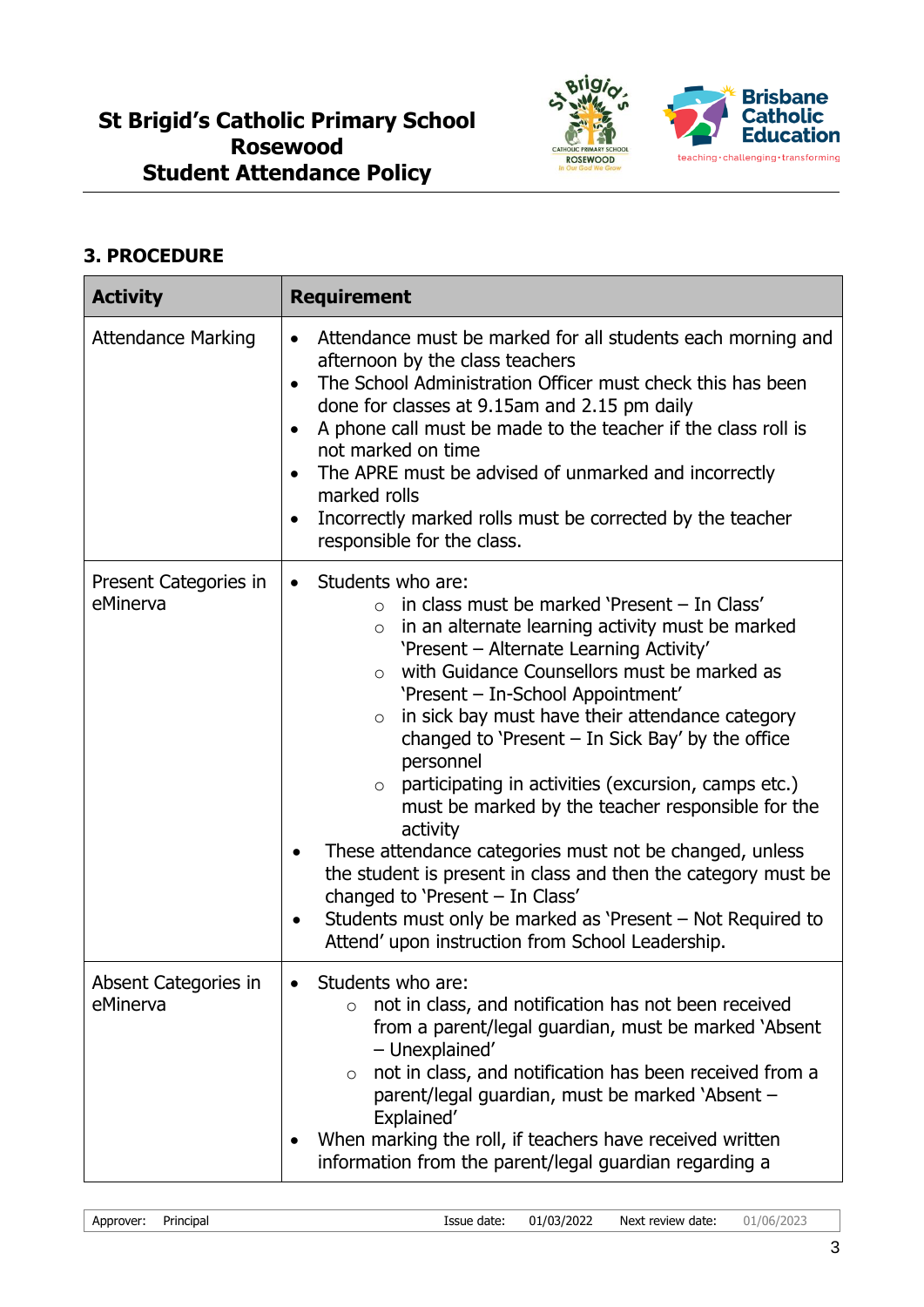

| <b>Activity</b>                | <b>Requirement</b>                                                                                                                                                                                                                                                                                                                                                                                                                                                                                                                                                                                                                                                                                                                                                                                                                                                                                                                                                                                                                                                                                                                                                                                                                                                                                                                                                          |
|--------------------------------|-----------------------------------------------------------------------------------------------------------------------------------------------------------------------------------------------------------------------------------------------------------------------------------------------------------------------------------------------------------------------------------------------------------------------------------------------------------------------------------------------------------------------------------------------------------------------------------------------------------------------------------------------------------------------------------------------------------------------------------------------------------------------------------------------------------------------------------------------------------------------------------------------------------------------------------------------------------------------------------------------------------------------------------------------------------------------------------------------------------------------------------------------------------------------------------------------------------------------------------------------------------------------------------------------------------------------------------------------------------------------------|
|                                | student's absence from school, the teacher must enter the<br>details (including absence category) into a log in eMinerva<br>If the parent/legal guardian has informed the office of the<br>$\bullet$<br>absence, the School Administration Officer must enter these<br>details into a log in eMinerva<br>Class teachers must enter any information regarding future<br>planned absences of students by entering a Notified Absence<br>into e-Minerva<br>For any student absent from school without explanation, the<br>school must report to the parent/legal guardian on the day of<br>the absence<br>If a student is away for three (3) consecutive days (or earlier<br>if concerned), the School Administration Officer must contact<br>the parent/legal guardian<br>If a student has been previously marked 'Present at school',<br>$\bullet$<br>but they are not in class without permission, the teacher must<br>ring the office and advise that the student is not present.<br>Office personnel must inform school leadership that the<br>student is missing. They must then attempt to locate the<br>student who must be managed under the school's Student<br>Behaviour Support Plan<br>Students must only be marked as 'Absent – Not Required to<br>٠<br>Attend', 'Absent - Truant' or 'Absent - Internal Suspension'<br>upon instruction from school leadership. |
| Unexplained<br><b>Absences</b> | • A notification must be sent to the student's parent/legal<br>guardian on the same day once an unexplained absence has<br>been identified. The School Administration Officer must follow<br>up any unexplained absences by contacting the student's<br>parent/legal guardian<br>If a child protection order is in place, then the Child Safety<br>$\bullet$<br>Officer must be notified, as well as the legal guardian<br>Past unexplained absences are indicated by the red<br>$\bullet$<br>Unexplained Absence Alert icon on class rolls. When the class<br>teacher receives written explanation of the absence from the<br>student's legal guardian, they must update the absence<br>category and enter details into eMinerva.                                                                                                                                                                                                                                                                                                                                                                                                                                                                                                                                                                                                                                          |
| <b>Late Arrivals</b>           | A student is considered to have arrived late any time after the<br>$\bullet$<br>8.20 am bell on a school day                                                                                                                                                                                                                                                                                                                                                                                                                                                                                                                                                                                                                                                                                                                                                                                                                                                                                                                                                                                                                                                                                                                                                                                                                                                                |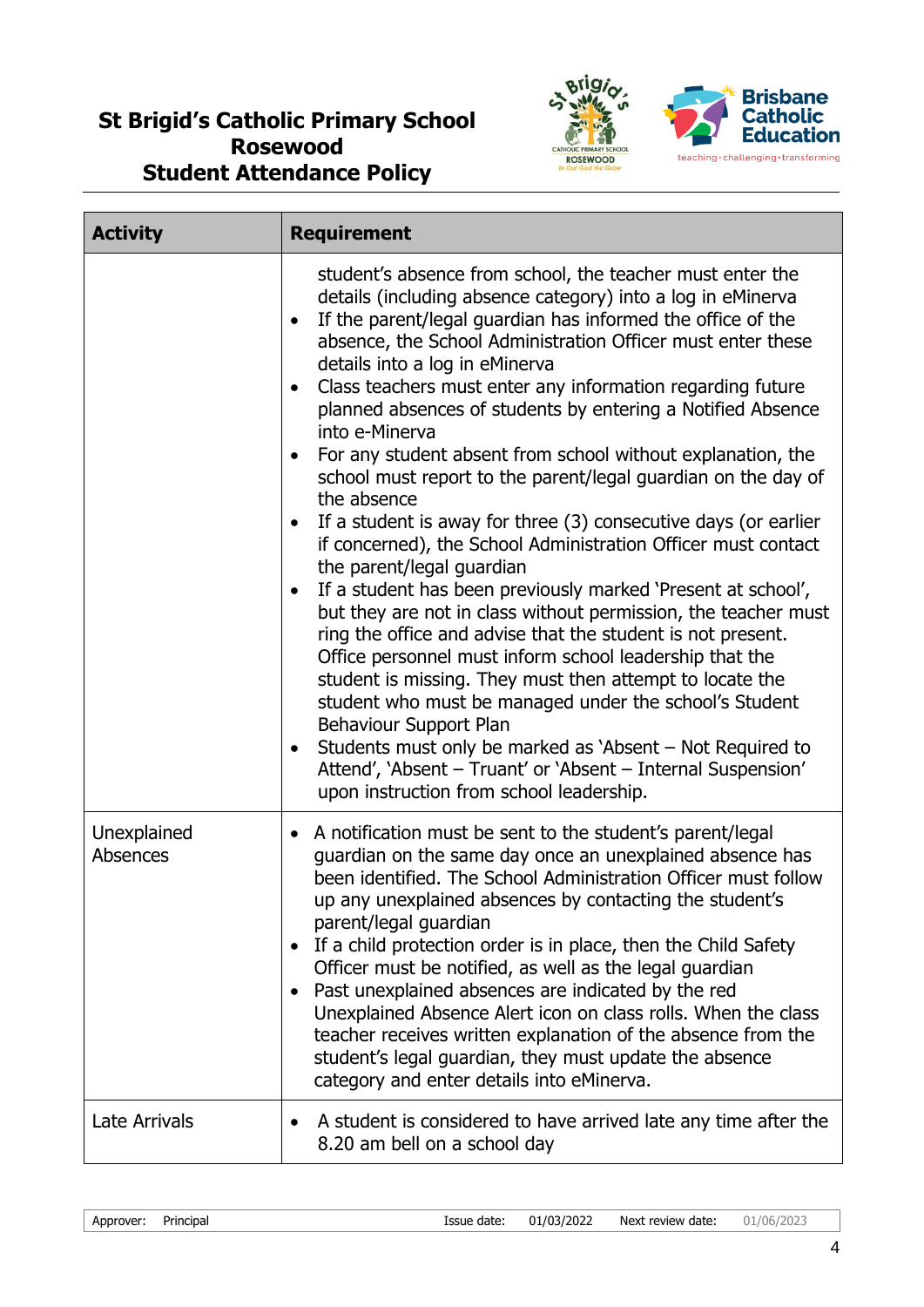

| <b>Activity</b>                          | <b>Requirement</b>                                                                                                                                                                                                                                                                                                                                                                                                                                                                                                                                                                                                                                                                                                |
|------------------------------------------|-------------------------------------------------------------------------------------------------------------------------------------------------------------------------------------------------------------------------------------------------------------------------------------------------------------------------------------------------------------------------------------------------------------------------------------------------------------------------------------------------------------------------------------------------------------------------------------------------------------------------------------------------------------------------------------------------------------------|
|                                          | All students arriving late must sign in at the office and must<br>$\bullet$<br>be given a late slip. This slip must be presented to the teacher<br>when arriving in class. If they do not have a late slip, they<br>must be sent to the office to sign in<br>If class teachers observe a student has made a habit of<br>arriving late, or is late for three consecutive days, they must<br>contact the student's parent/legal guardian as per this<br>procedure                                                                                                                                                                                                                                                   |
| <b>Early Departures</b>                  | A student is considered to have departed early any time<br>$\bullet$<br>before 2.45pm on a school day. All students leaving early<br>must provide a note from the parent/legal guardian in their<br>diary to their class teacher. The class teacher must sign that<br>they have sighted this note. Only students who have notes<br>signed by their class teacher must be given permission to sign<br>out of the office                                                                                                                                                                                                                                                                                            |
| <b>SMS Messages</b>                      | Unexplained Absences: An SMS message must be sent to the<br>$\bullet$<br>student's parent/legal guardian on the same day once an<br>unexplained absence has been identified<br>Any incorrect messages caused by incorrect roll-marking must<br>$\bullet$<br>be made known to the APRE/Principal. The teacher must<br>follow up by telephoning the student's parent/legal guardian.                                                                                                                                                                                                                                                                                                                                |
| Non-Marking of<br><b>Electronic Roll</b> | If the school computer system is offline, hard copies of all<br>$\bullet$<br>class rolls must be provided by the office. Once the system is<br>online the class teacher must mark the roll in eMinerva so that<br>the records are correct. This may be done the next day, if<br>necessary. Only administrators can amend marked rolls in<br>consultation with the APRE<br>In the event of an emergency evacuation, hard copies of rolls<br>$\bullet$<br>must be taken to the evacuation area and be marked by class<br>teachers. Class teachers must advise the APRE and School<br>Administration Officer of any unexplained absentees<br>During an emergency lockdown, the roll must not be marked.<br>$\bullet$ |
| <b>Activities</b>                        | An activity must be entered into eMinerva for students<br>attending excursions, camps, and other school-based activities<br>A yellow alert will appear next to the student's name on class<br>$\bullet$<br>rolls to indicate the student has a timetable clash. The activity<br>must be marked by the employee responsible for the event,                                                                                                                                                                                                                                                                                                                                                                         |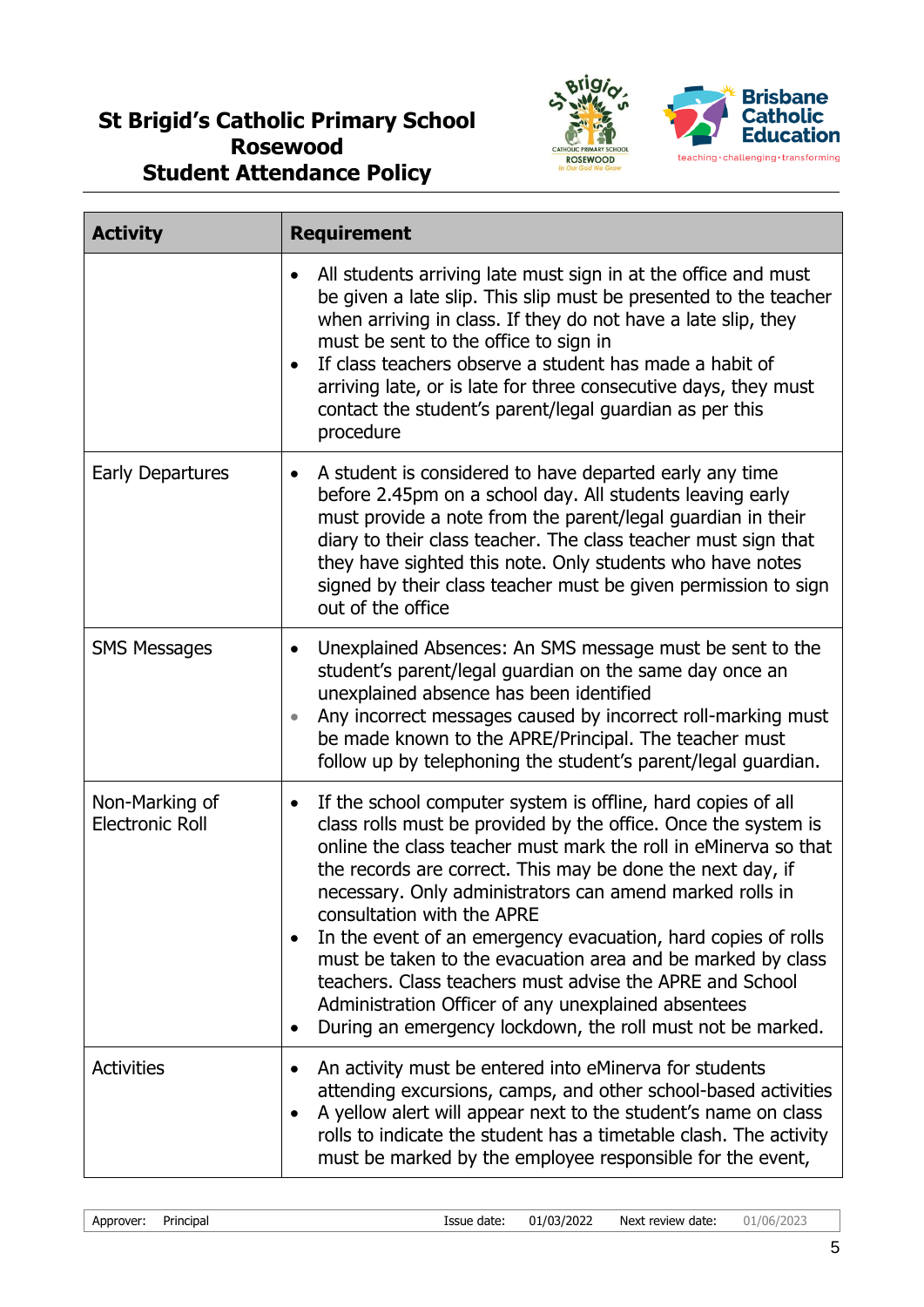

| <b>Activity</b>                  | <b>Requirement</b>                                                                                                                                                                                                                                                                                                                                       |
|----------------------------------|----------------------------------------------------------------------------------------------------------------------------------------------------------------------------------------------------------------------------------------------------------------------------------------------------------------------------------------------------------|
|                                  | e.g., 'Present – Work Study'; 'Present – Excursion'. This<br>attendance category will automatically inherit through the rest<br>of the student's timetable for the day<br>These attendance categories must not be changed, unless the<br>$\bullet$<br>student is present at school and then the category must be<br>changed to 'Present $-$ In Class'.   |
| Relief and supervising<br>staff  | Relief staff must have access to the school portal and<br>$\bullet$<br>eMinerva using their own BCE username and password and<br>must mark attendance in eMinerva for each class they are<br>supervising<br>Teachers conducting supervision must mark attendance in<br>eMinerva for the class they are supervising in accordance with<br>this procedure. |
| Part-time Students               | Part time students must sign in and out of the school office on<br>$\bullet$<br>arrival or departure as per arrangements made.                                                                                                                                                                                                                           |
| Mobile Attendance<br>Application | Teachers wishing to use this application can access it via their<br>$\bullet$<br>school portal and entering their BCE username and password.<br>The User Guide - Mobile Attendance Application must be read<br>prior to use.                                                                                                                             |

## **4. PERFORMANCE**

The school must perform high-level check of this procedure annually and a detailed review at least once every two (2) years.

## **5. REFERENCES AND DEFINITIONS**

## **5.1 References**

- Attendance Description of Attendance Categories
- Attendance How to Mark Bulk Attendance Late Arrival or Early Departure
- Attendance Accessing Another Teacher's Roll
- Attendance How to Manage Unexplained Absences
- Security Relief Staff
- Attendance How to Mark Attendance (Teaching and Administration Staff)
- Student Attendance policy.

## **5.2 Definition**

| Unexplained absence   An unexplained absence occurs when the student is not present |
|-------------------------------------------------------------------------------------|
| at school and the parent/legal guardian does not contact the                        |
| school.                                                                             |